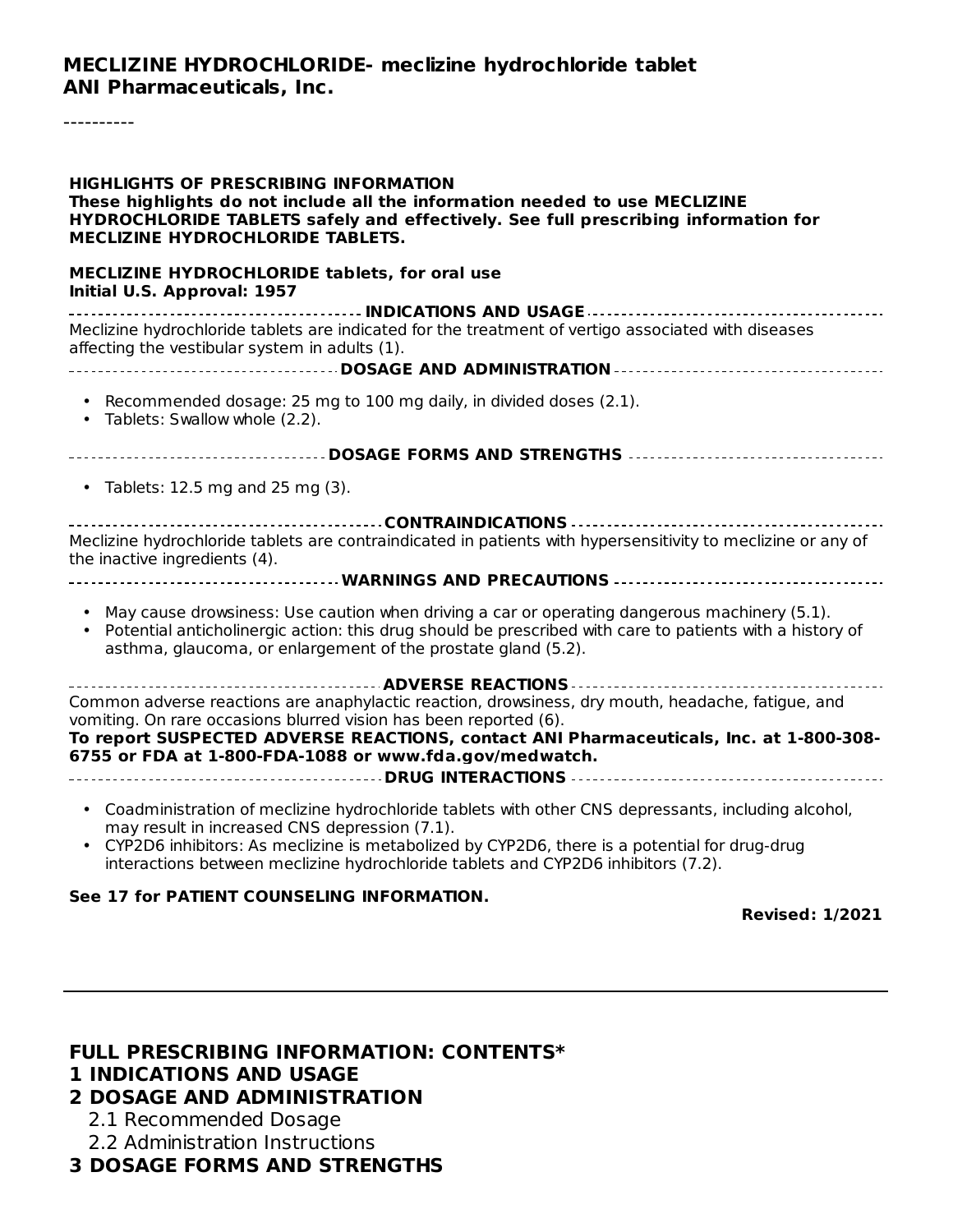#### **4 CONTRAINDICATIONS**

#### **5 WARNINGS AND PRECAUTIONS**

- 5.1 Drowsiness
- 5.2 Concurrent Medical Conditions

#### **6 ADVERSE REACTIONS**

#### **7 DRUG INTERACTIONS**

- 7.1 CNS Depressants
- 7.2 CYP2D6 Inhibitors

## **8 USE IN SPECIFIC POPULATIONS**

- 8.1 Pregnancy
- 8.2 Lactation
- 8.4 Pediatric Use
- 8.5 Geriatric Use
- 8.6 Hepatic Impairment
- 8.7 Renal Impairment
- 8.8 Genetic CYP2D6 Polymorphism

## **11 DESCRIPTION**

## **12 CLINICAL PHARMACOLOGY**

- 12.1 Mechanism of Action
- 12.2 Pharmacodynamics
- 12.3 Pharmacokinetics

## **13 NONCLINICAL TOXICOLOGY**

13.1 Carcinogenesis, Mutagenesis, Impairment of Fertility

## **16 HOW SUPPLIED/STORAGE AND HANDLING**

- 16.1 How Supplied
- 16.2 Storage and Handling

#### **17 PATIENT COUNSELING INFORMATION**

 $\ast$  Sections or subsections omitted from the full prescribing information are not listed.

## **FULL PRESCRIBING INFORMATION**

## **1 INDICATIONS AND USAGE**

Meclizine hydrochloride tablets are indicated for the treatment of vertigo associated with diseases affecting the vestibular system in adults.

## **2 DOSAGE AND ADMINISTRATION**

## **2.1 Recommended Dosage**

The recommended dosage is 25 mg to 100 mg daily administered orally, in divided doses, depending upon clinical response.

## **2.2 Administration Instructions**

Meclizine hydrochloride tablets must be swallowed whole.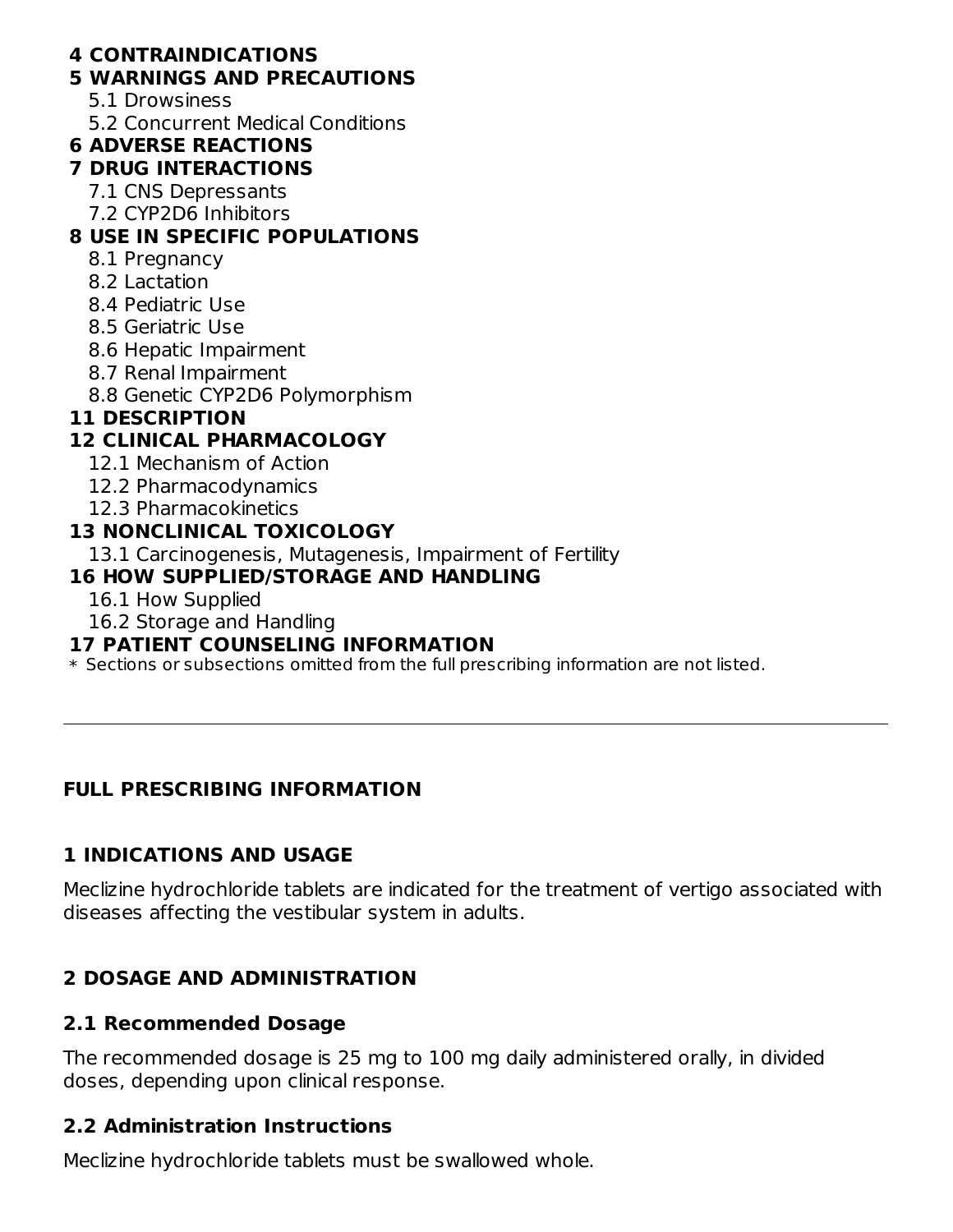## **3 DOSAGE FORMS AND STRENGTHS**

- 12.5 mg: Blue and light blue double layered, oval tablets, debossed "ANI" on the blue side and "841" on the light blue side.
- 25 mg: Yellow and light yellow double layered, oval tablets, debossed "ANI" on the yellow side and "842" on the light yellow side.

## **4 CONTRAINDICATIONS**

Meclizine hydrochloride tablets are contraindicated in patients with a hypersensitivity to meclizine or any of the inactive ingredients [see Adverse Reactions (6) and Description  $(11)$ .

## **5 WARNINGS AND PRECAUTIONS**

## **5.1 Drowsiness**

Since drowsiness may occur with use of meclizine hydrochloride tablets, patients should be warned of this possibility and cautioned against driving a car or operating dangerous machinery.

Patients should avoid alcoholic beverages while taking meclizine hydrochloride tablets [see Drug Interactions (7.1)].

## **5.2 Concurrent Medical Conditions**

Because of its potential anticholinergic action, meclizine hydrochloride tablets should be used with caution in patients with asthma, glaucoma, or enlargement of the prostate gland.

## **6 ADVERSE REACTIONS**

The following adverse reactions associated with the use of meclizine hydrochloride tablets were identified in clinical studies or postmarketing reports. Because some of these reactions were reported voluntarily from a population of uncertain size, it is not always possible to reliably estimate their frequency or establish a causal relationship to drug exposure.

Anaphylactic reaction, drowsiness, dry mouth, headache, fatigue, and vomiting. On rare occasions blurred vision has been reported.

## **7 DRUG INTERACTIONS**

## **7.1 CNS Depressants**

There may be increased CNS depression when meclizine hydrochloride tablets are administered concurrently with other CNS depressants, including alcohol [see Warnings and Precautions (5.1)].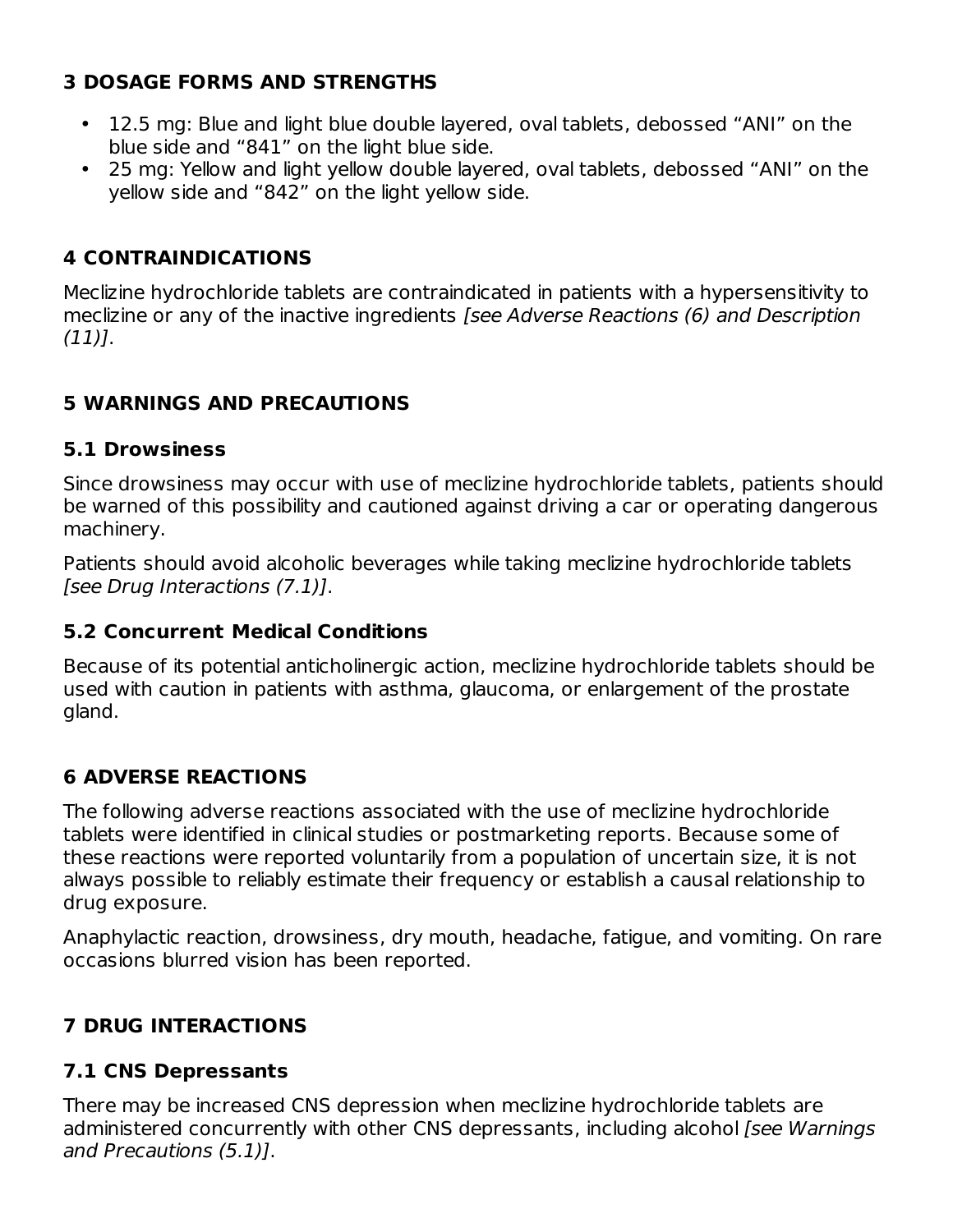## **7.2 CYP2D6 Inhibitors**

Based on in-vitro evaluation, meclizine is metabolized by CYP2D6. Therefore, there is a possibility for a drug interaction between meclizine hydrochloride tablets and CYP2D6 inhibitors. Therefore, monitor for adverse reactions and clinical effect accordingly.

## **8 USE IN SPECIFIC POPULATIONS**

## **8.1 Pregnancy**

#### Risk Summary

Data from epidemiological studies have not generally indicated a drug-associated risk of major birth defects with meclizine during pregnancy. However, in a published study, an increased incidence of fetal malformations was observed following oral administration of meclizine to pregnant rats during the period of organogenesis, at doses similar to those used clinically.

In the U.S. general population, the estimated background risk of major birth defects and miscarriage in clinically recognized pregnancies is 2 to 4% and 15 to 20%, respectively. The background risk of major birth defects and miscarriage for the indicated population is unknown.

#### Data

#### Human Data

Epidemiological studies reporting on pregnancies exposed to meclizine have not identified an association between the use of meclizine during pregnancy and an increased risk of major birth defects.

#### Animal Data

In a published study, oral administration of meclizine (25 to 250 mg/kg) to pregnant rats during the period of organogenesis resulted in a high incidence of fetal malformations. These effects occurred at doses as low as 25 mg/kg, which is approximately 2 times the maximum recommended human dose (100 mg) on a body surface area (mg/m<sup>2</sup>) basis.

## **8.2 Lactation**

#### Risk Summary

There are no data on the presence of meclizine in human milk, the effects on the breastfed infant, or the effects on milk production. The developmental and health benefits of breastfeeding should be considered along with the mother's clinical need for meclizine hydrochloride tablets and any potential adverse effects on the breastfed infant from meclizine hydrochloride tablets or from the underlying maternal condition.

## **8.4 Pediatric Use**

Safety and effectiveness in pediatric patients have not been established.

## **8.5 Geriatric Use**

In general, dose selection for an elderly patient should be cautious, usually starting at the low end of the dosing range, reflecting the greater frequency of decreased hepatic, renal, or cardiac function, and of concomitant disease or other drug therapy.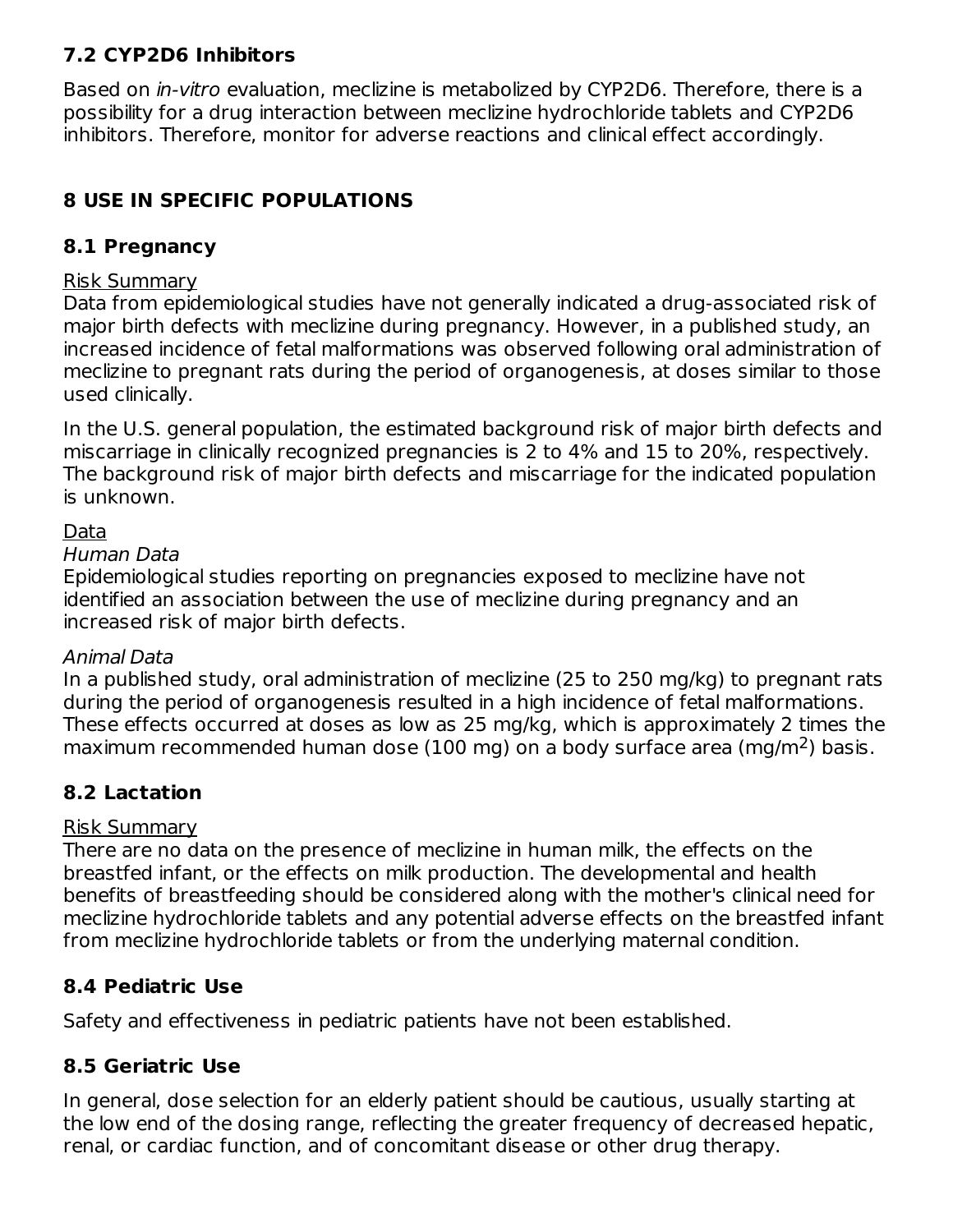## **8.6 Hepatic Impairment**

The effect of hepatic impairment on the pharmacokinetics of meclizine has not been evaluated. As meclizine hydrochloride undergoes metabolism, hepatic impairment may result in increased systemic exposure of meclizine. Treatment with meclizine hydrochloride tablets should be administered with caution in patients with hepatic impairment.

## **8.7 Renal Impairment**

The effect of renal impairment on the pharmacokinetics of meclizine has not been evaluated. Because of a potential for drug/metabolite accumulation, meclizine hydrochloride tablets should be administered with caution in patients with renal impairment and in the elderly, as renal function generally declines with age.

## **8.8 Genetic CYP2D6 Polymorphism**

The genetic polymorphism of CYP2D6 that results in poor-, intermediate-, extensive-, and ultrarapid metabolizer phenotypes could contribute to large inter-individual variability in meclizine exposure. Therefore, when meclizine hydrochloride tablets are administered to patients with CYP2D6 polymorphism, monitor for adverse reactions and clinical effect accordingly.

## **11 DESCRIPTION**

Meclizine hydrochloride USP, a histamine (H1) receptor antagonist, is a white or slightly yellowish, crystalline powder. It has the following structural formula:



Chemically, meclizine hydrochloride USP is 1-(p-chloro-α-phenylbenzyl)-4-(mmethylbenzyl) piperazine dihydrochloride monohydrate.

Meclizine Hydrochloride Tablets USP contain the following inactive ingredients: lactose monohydrate, microcrystalline cellulose, hydrogenated vegetable oil, sodium starch glycolate, and magnesium stearate. The 12.5 mg tablets also contain: FD&C Blue # 1 aluminum lake. The 25 mg tablets also contain: D&C Yellow # 10 aluminum lake and FD&C Yellow # 6 aluminum lake.

Each meclizine hydrochloride 12.5 mg tablet contains 12.5 mg of meclizine dihydrochloride equivalent to 10.53 mg of meclizine free base.

Each meclizine hydrochloride 25 mg tablet contains 25 mg of meclizine dihydrochloride equivalent to 21.07 mg of meclizine free base.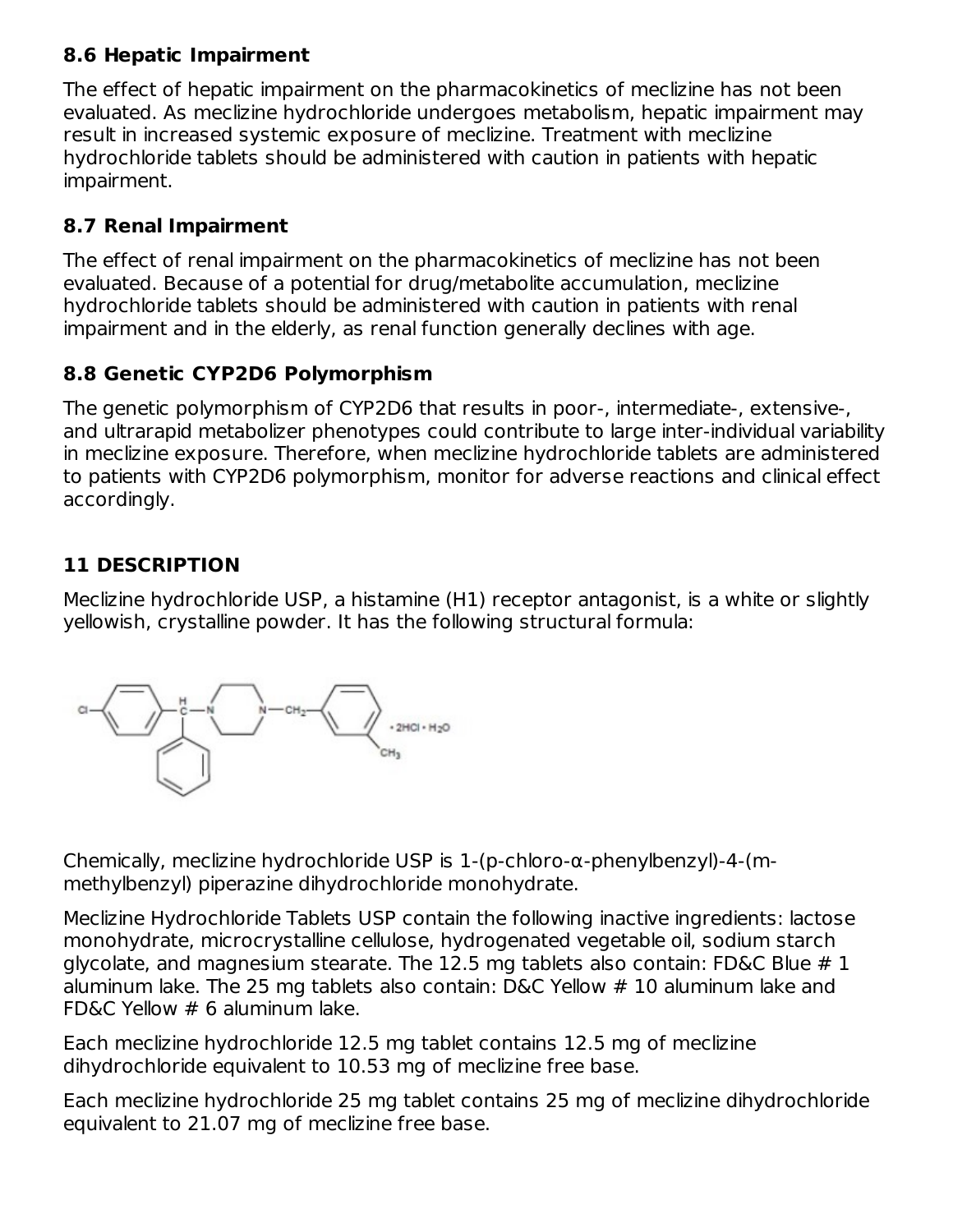### **12 CLINICAL PHARMACOLOGY**

## **12.1 Mechanism of Action**

The precise mechanism by which meclizine exerts its therapeutic effect is unknown but is presumed to involve antagonism of the histamine H1 receptor.

#### **12.2 Pharmacodynamics**

There are no relevant pharmacodynamic data regarding meclizine.

#### **12.3 Pharmacokinetics**

The available pharmacokinetic information for meclizine following oral administration has been summarized from published literature.

Absorption

Meclizine is absorbed after oral administration with maximum plasma concentrations reaching at a median  $\mathsf{T}_{\mathsf{max}}$  value of 3 hours post-dose (range: 1.5 to 6 hours) for the tablet dosage form.

**Distribution** Drug distribution characteristics for meclizine in humans are unknown.

Elimination Meclizine has a plasma elimination half-life of about 5 to 6 hours in humans.

Metabolism

In an *in vitro* metabolic study using human hepatic microsome and recombinant CYP enzyme, CYP2D6 was found to be the dominant enzyme for metabolism of meclizine.

## **13 NONCLINICAL TOXICOLOGY**

## **13.1 Carcinogenesis, Mutagenesis, Impairment of Fertility**

Carcinogenesis

Animal studies to assess the carcinogenic potential of meclizine have not been conducted.

**Mutagenesis** Genetic toxicology studies of meclizine have not been conducted.

Impairment of Fertility

Animal studies to assess the effects of meclizine on fertility and early embryonic development have not been conducted.

## **16 HOW SUPPLIED/STORAGE AND HANDLING**

## **16.1 How Supplied**

Meclizine Hydrochloride Tablets USP 12.5 mg are blue and light blue double layered, oval tablets, debossed "ANI" on the blue side and "841" on the light blue side. Bottles of 100 NDC 62559-841-01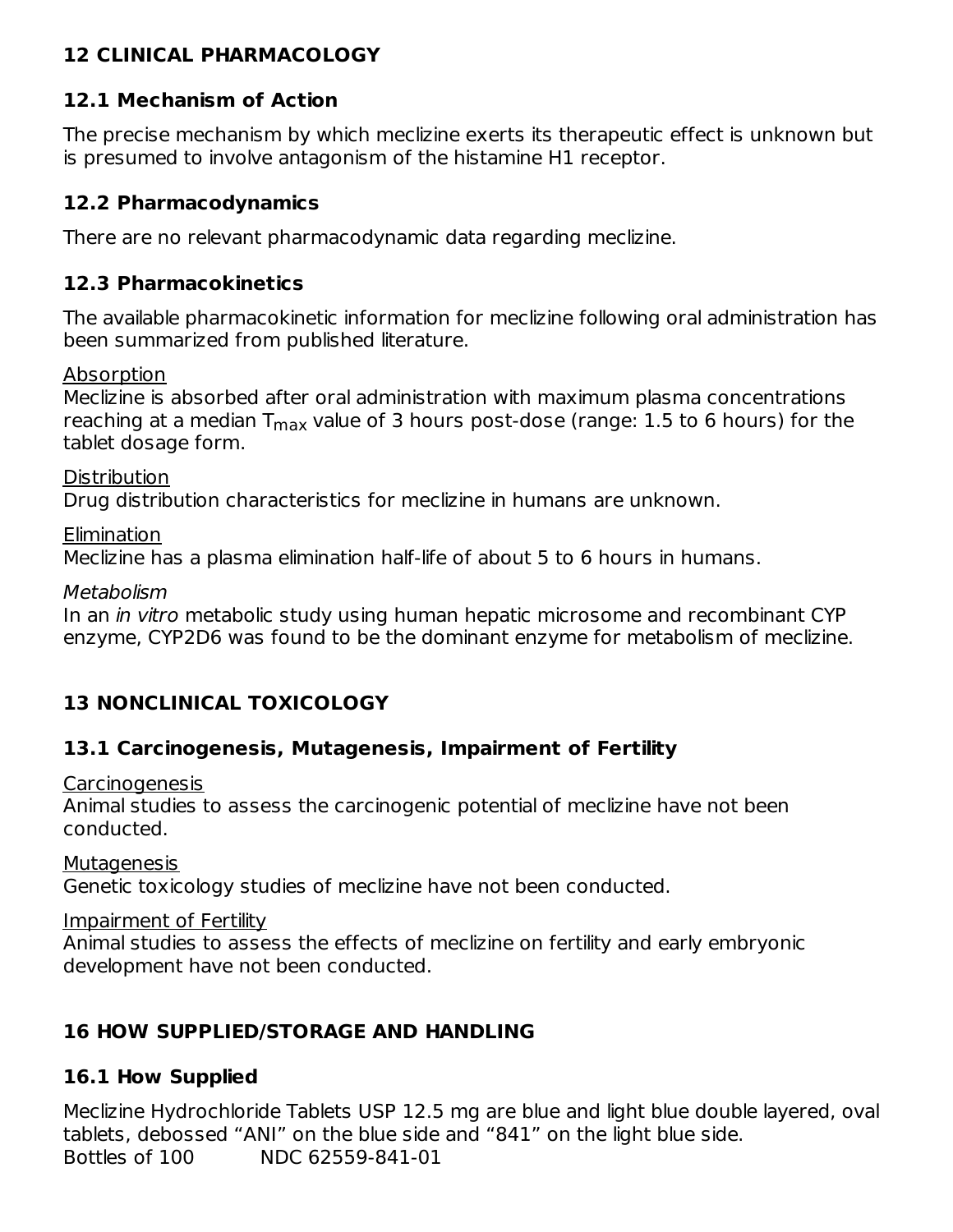Bottles of 1000 NDC 62559-841-10

Meclizine Hydrochloride Tablets USP 25 mg are yellow and light yellow double layered, oval tablets, debossed "ANI" on the yellow side and "842" on the light yellow side.

Bottles of 100 NDC 62559-842-01 Bottles of 1000 NDC 62559-842-10

#### **16.2 Storage and Handling**

Store at 20<sup>o</sup> to 25<sup>o</sup>C (68<sup>o</sup> to 77<sup>o</sup>F) [see USP Controlled Room Temperature].

Dispense in a tight, light-resistant container as defined in the USP.

## **17 PATIENT COUNSELING INFORMATION**

#### Administration Instructions

Advise patients that the tablets must be swallowed whole [see Dosage and Administration (2.2)].

#### Adverse Reactions

Advise patients that meclizine hydrochloride tablets may cause anaphylactic reaction, drowsiness, dry mouth, headache, fatigue, vomiting and, on rare occasions, blurred vision [see Warnings and Precautions (5.1), Adverse Reactions (6)].

Inform patients that meclizine hydrochloride tablets may impair their ability to engage in potentially dangerous activities, such as operating machinery or vehicles.

#### Concomitant Drug Interactions

Advise patients regarding medications that should not be taken in combination with meclizine hydrochloride tablets or that may necessitate increased monitoring [see Drug Interactions (7.1, 7.2)]. Inform patients that alcohol may increase adverse reactions.

#### Concurrent Medical Conditions

Advise patients to notify their healthcare provider about all of their medical conditions, including if they are pregnant or plan to become pregnant or if they are breastfeeding [see Warnings and Precautions (5.2), Use in Specific Populations (8.1, 8.2)].

Manufactured by: ANI Pharmaceuticals Canada, Inc. Oakville, ON L6H 1M5 Canada

Distributed by: ANI Pharmaceuticals, Inc. Baudette, MN 56623



N6820 Rev 01/21

## **PACKAGE/LABEL PRINCIPAL DISPLAY PANEL**

**NDC 62559-841-01**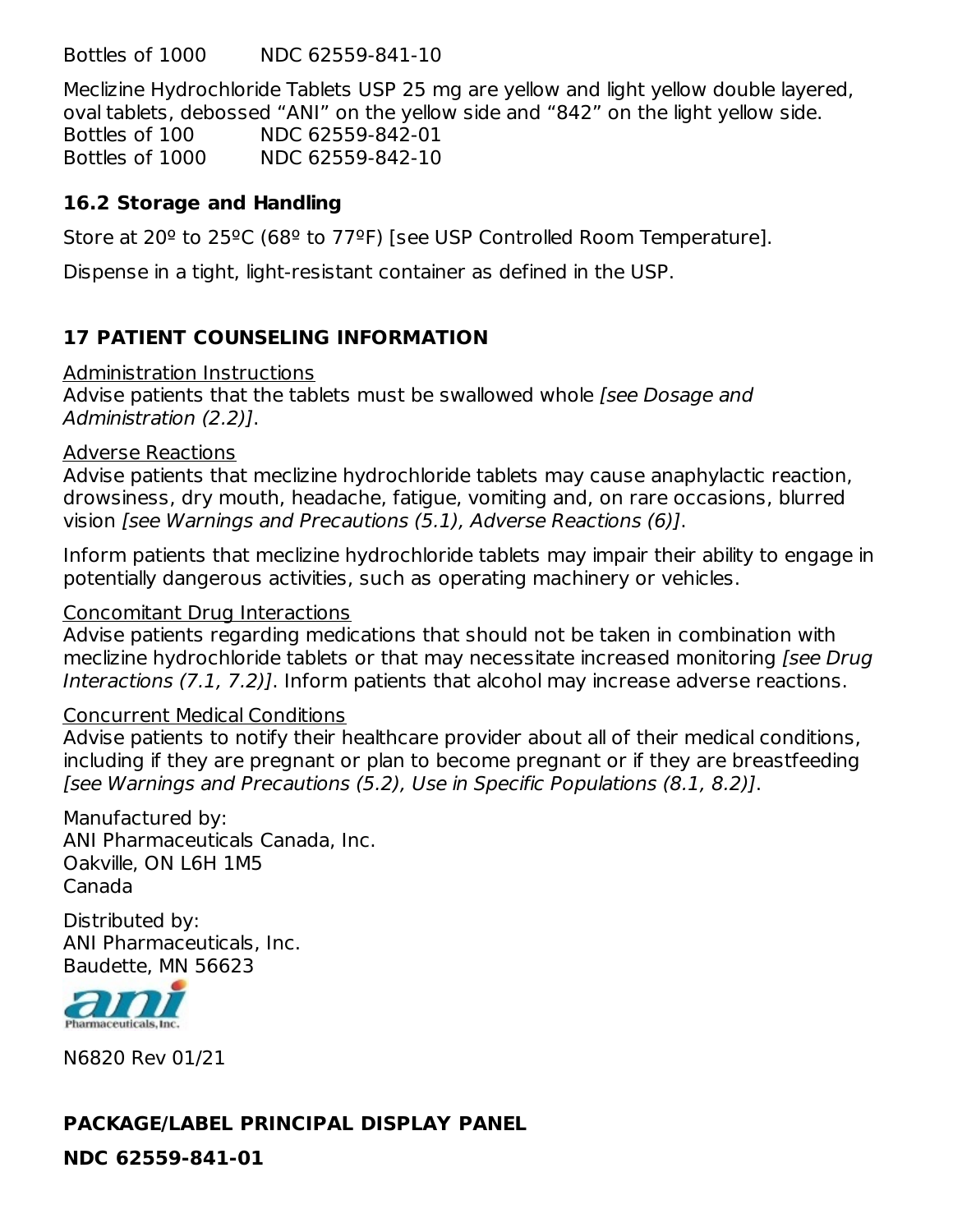#### **Meclizine Hydrochloride Tablets USP 12.5 mg Rx only 100 Tablets**



#### **PACKAGE/LABEL PRINCIPAL DISPLAY PANEL**

**NDC 62559-842-01 Meclizine Hydrochloride Tablets USP 25 mg Rx only 100 Tablets**



# **MECLIZINE HYDROCHLORIDE** meclizine hydrochloride tablet **Product Information Product Type** HUMAN PRESCRIPTION DRUG **Item Code (Source)** NDC:62559-841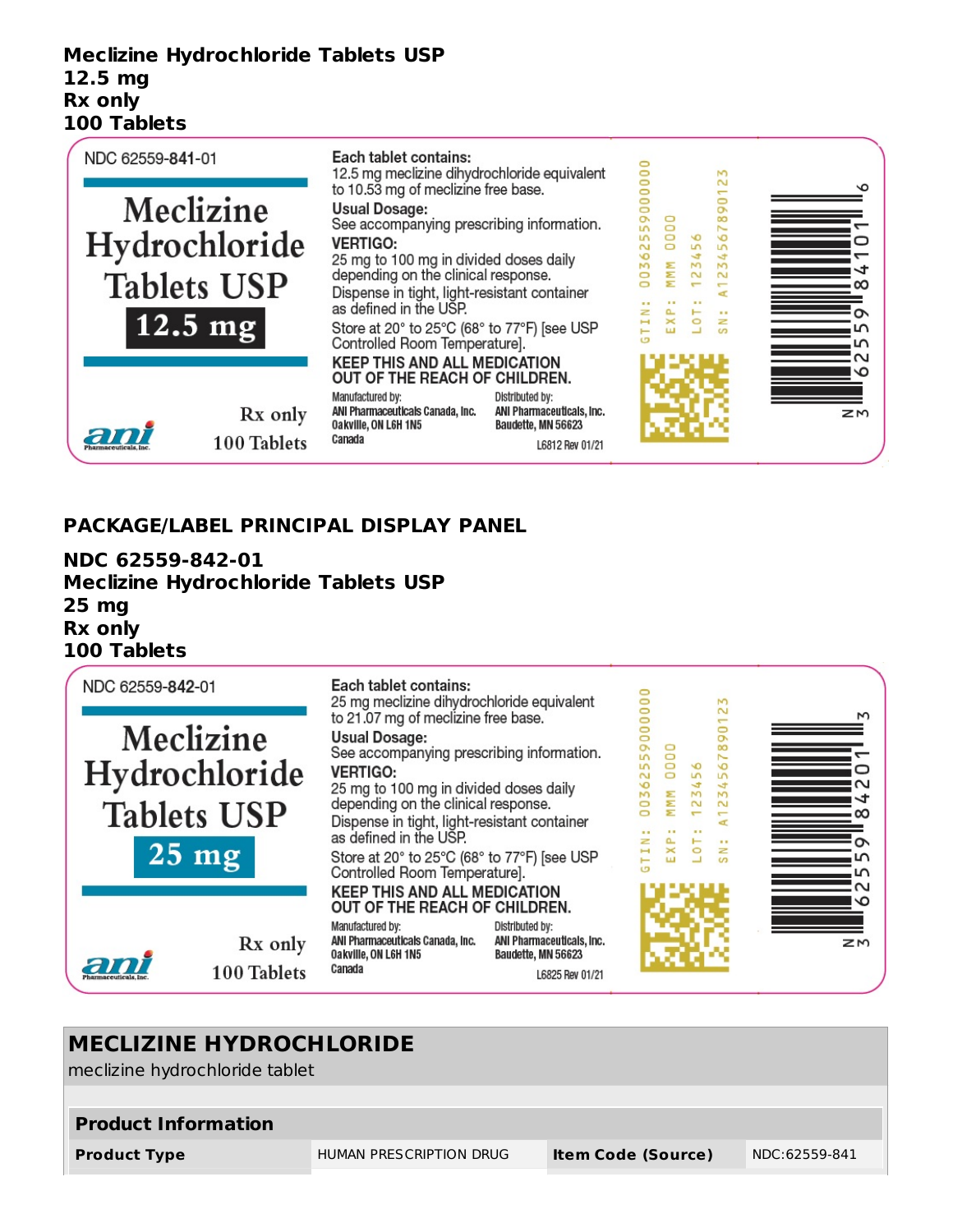|                                     | <b>Active Ingredient/Active Moiety</b>                                |                                       |                                           |                  |                                     |  |  |  |
|-------------------------------------|-----------------------------------------------------------------------|---------------------------------------|-------------------------------------------|------------------|-------------------------------------|--|--|--|
|                                     | <b>Ingredient Name</b>                                                |                                       | <b>Basis of Strength</b>                  |                  | <b>Strength</b>                     |  |  |  |
| UNII: 3L5TQ84570)                   | MECLIZINE HYDROCHLORIDE (UNII: HDP7W44CIO) (MECLIZINE -               |                                       | <b>MECLIZ INE</b><br><b>HYDROCHLORIDE</b> |                  | 12.5 mg                             |  |  |  |
|                                     |                                                                       |                                       |                                           |                  |                                     |  |  |  |
| <b>Inactive Ingredients</b>         |                                                                       |                                       |                                           |                  |                                     |  |  |  |
|                                     | <b>Ingredient Name</b>                                                |                                       |                                           |                  | <b>Strength</b>                     |  |  |  |
|                                     | <b>LACTOSE MONOHYDRATE (UNII: EWQ57Q8I5X)</b>                         |                                       |                                           |                  |                                     |  |  |  |
|                                     | MICROCRYSTALLINE CELLULOSE 102 (UNII: PNR0YF693Y)                     |                                       |                                           |                  |                                     |  |  |  |
|                                     | HYDROGENATED COTTONSEED OIL (UNII: Z82Y2C65EA)                        |                                       |                                           |                  |                                     |  |  |  |
|                                     | SODIUM STARCH GLYCOLATE TYPE A POTATO (UNII: 5856J3G2A2)              |                                       |                                           |                  |                                     |  |  |  |
|                                     | FD&C BLUE NO. 1 ALUMINUM LAKE (UNII: J9EQA3S2JM)                      |                                       |                                           |                  |                                     |  |  |  |
|                                     | MAGNESIUM STEARATE (UNII: 70097M6I30)                                 |                                       |                                           |                  |                                     |  |  |  |
|                                     |                                                                       |                                       |                                           |                  |                                     |  |  |  |
| <b>Product Characteristics</b>      |                                                                       |                                       |                                           |                  |                                     |  |  |  |
| Color                               | BLUE (Blue), BLUE (Light Blue)                                        | <b>Score</b>                          |                                           |                  | no score                            |  |  |  |
| <b>Shape</b>                        | <b>OVAL</b>                                                           | <b>Size</b>                           |                                           | 10 <sub>mm</sub> |                                     |  |  |  |
| Flavor                              |                                                                       |                                       | <b>Imprint Code</b>                       | ANI;841          |                                     |  |  |  |
| <b>Contains</b>                     |                                                                       |                                       |                                           |                  |                                     |  |  |  |
|                                     |                                                                       |                                       |                                           |                  |                                     |  |  |  |
| <b>Packaging</b>                    |                                                                       |                                       |                                           |                  |                                     |  |  |  |
| <b>Item Code</b><br>#               | <b>Package Description</b>                                            | <b>Marketing Start</b><br><b>Date</b> |                                           |                  | <b>Marketing End</b><br><b>Date</b> |  |  |  |
| 1<br>01                             | NDC:62559-841- 100 in 1 BOTTLE; Type 0: Not a Combination<br>Product  | 12/27/2021                            |                                           |                  |                                     |  |  |  |
| $\overline{2}$<br>10                | NDC:62559-841- 1000 in 1 BOTTLE; Type 0: Not a Combination<br>Product | 12/27/2021                            |                                           |                  |                                     |  |  |  |
|                                     |                                                                       |                                       |                                           |                  |                                     |  |  |  |
| <b>Marketing Information</b>        |                                                                       |                                       |                                           |                  |                                     |  |  |  |
| <b>Marketing</b><br><b>Category</b> | <b>Application Number or Monograph</b><br><b>Citation</b>             |                                       | <b>Marketing Start</b><br>Date            |                  | <b>Marketing End</b><br><b>Date</b> |  |  |  |
| <b>ANDA</b>                         | ANDA084657                                                            | 12/27/2021                            |                                           |                  |                                     |  |  |  |
|                                     |                                                                       |                                       |                                           |                  |                                     |  |  |  |

## **MECLIZINE HYDROCHLORIDE**

meclizine hydrochloride tablet

| <b>Product Information</b>     |                         |                           |               |  |  |  |  |
|--------------------------------|-------------------------|---------------------------|---------------|--|--|--|--|
| <b>Product Type</b>            | HUMAN PRESCRIPTION DRUG | <b>Item Code (Source)</b> | NDC:62559-842 |  |  |  |  |
| <b>Route of Administration</b> | ORAL                    |                           |               |  |  |  |  |